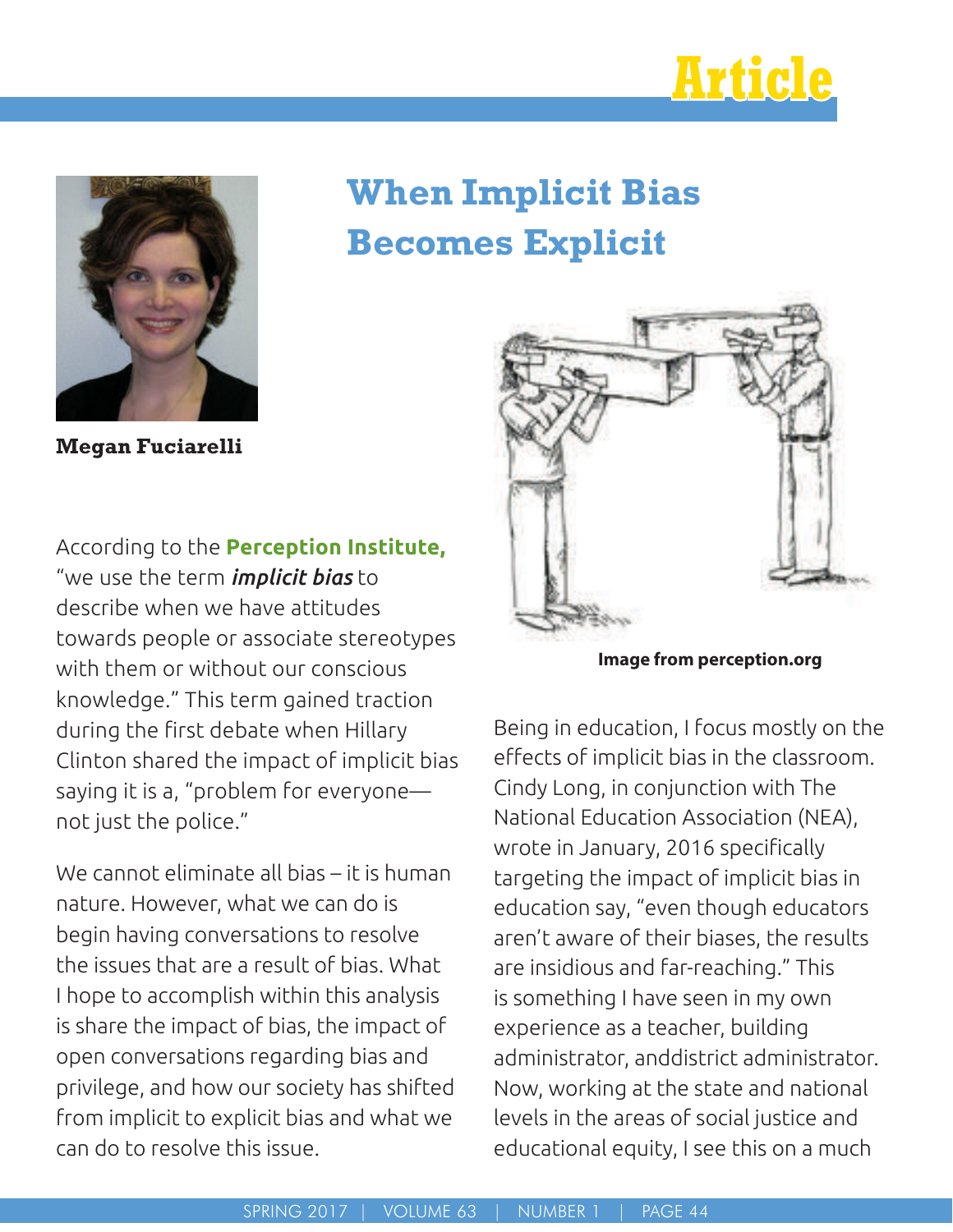larger scale. The NEA encourages all educators to seek out self-reflection training and to go even further and analyze how bias impacts the students, colleagues, and parents they work with. We cannot eliminate bias, but we MUST have conversations in order to eliminate some of the negative impacts of bias. Maureen Costello, Director of Teaching Tolerance, was quoted saying, "…what's important to know about implicit biases is that, once people are made aware of them, those biases can be successfully

In addition to the implicit bias discussion, we must start talking about privilege. The idea of white privilege was first discussed by Peggy McIntosh in her work White Privilege: Unpacking the Invisible Knapsack. One of the points that stuck with me most was that we need to determine "…whether we will get truly distressed, even outraged, about unearned race advantage and conferred dominance, and, if so, what we will do to lessen them." This point is the impetus for my work to this day. Not

## **"...the first thing you have to do is become aware of the habit" - Maureen Costello, Director of Teaching Tolerance**

addressed. We can mitigate them. We can interrupt them. You can train your mind to catch yourself. It's like breaking a habit, but the frst thing you have to do is become aware of the habit."

Take a look around and you will recognize that bias impacts much more than education. Bias training is becoming much more of a necessity in all fields; whereas it was seen as a 'warm fuzzy nicety' just five-seven years ago. We must have these conversations and we must be open to listening to others – whether they correspond with our own beliefs or not.

only do I choose to address the ideas of all forms of privilege, but I choose to have conversations and grow from these discussions rather than reject the idea. My question when working with groups is often two fold: what bias do you hold and what are you going to do about it in order to not allow it to negatively impact those around you? These same two questions can be discussed through the privilege lens: What privileges do you hold? How can you minimize your privilege to maximize those around you?

Let us now move onto the idea of 'implicit' bias and 'invisible knapsack'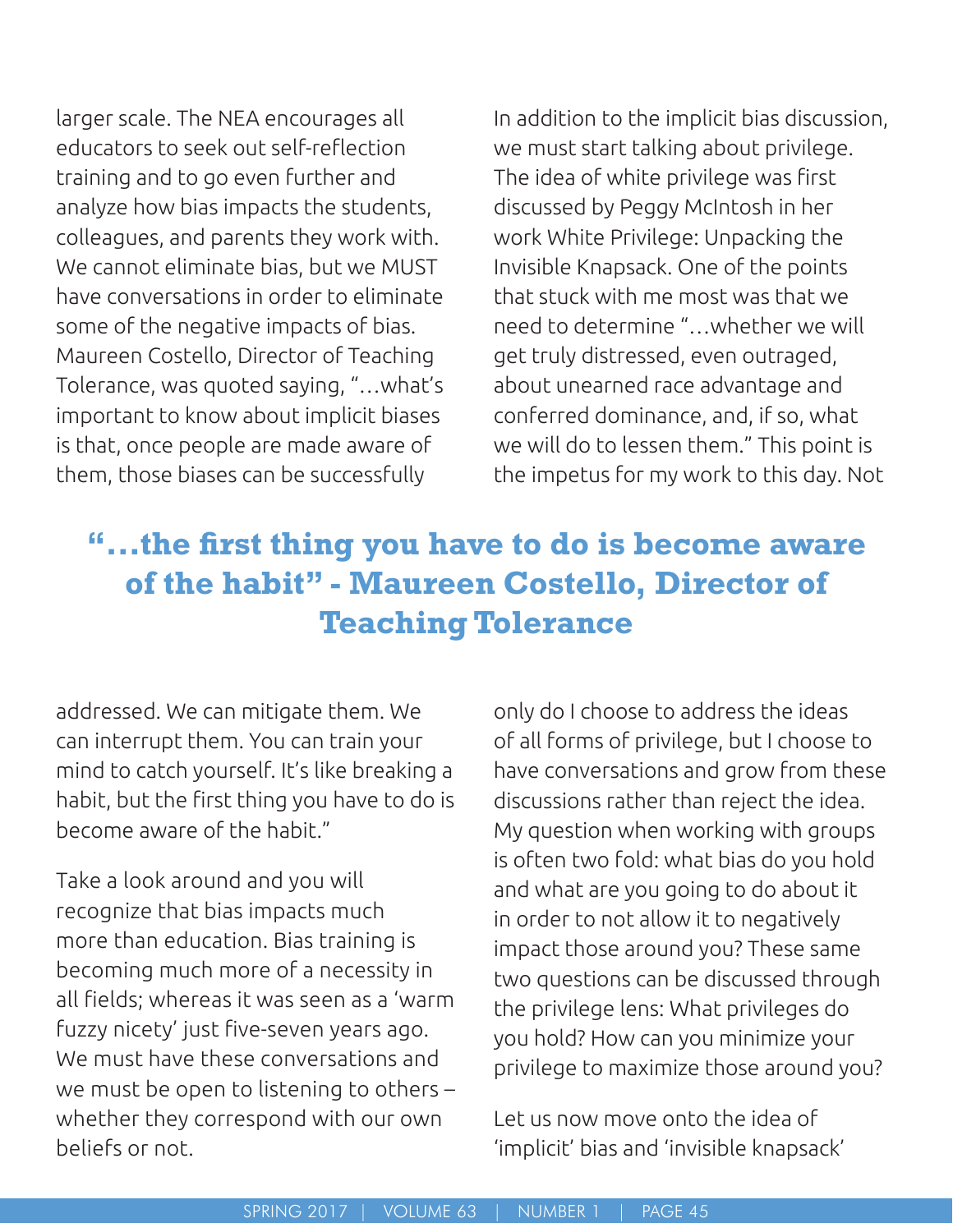## **Bias (cont.)**

becoming explicit and no longer hidden. So many events in recent times based on hate and bias. For example, the incidents involving the Pulse nightclub shooting, Philandro Castile, Terence Crutcher, and Alton Sterling have put this country on high alert. These events aren't new, but they are being brought to people's consciousness at a faster pace. These events, in addition, to the tone and tenor of our current Presidential administration, have given our country

incite these actions, but I beg to differ. Trump, during his campaign, mocked a disabled reporter, called all Mexicans rapists, his company has been sued for discriminatory renting practices, he has made overwhelmingly general comments about the "inner-city" and assuming this term is synonymous "black people", he has said he has the right to sexually assault women because he is rich, and named people to his Cabinet that are openly alt-right in their stances. He

## **"We have to show heart and conviction. We have to ensure that our kids learn the values some leaders have forgotten." - Emily Bazelon**

permission to be explicit about their bias. According to The New York Times and reports from Teaching Tolerance, in "Bullying in the Age of Trump", over 400 reports of bullying were reported in just one week following the election. This number of reports had not been seen since after 9/11. The day after the election, less than five miles from my home, an incident happened in a middle school with children chanting "Build the Wall." Less than a week later, in the same school, nooses were found hanging in an African-American student's locker. Many supporters of President Trump have said that he has not doing anything to

has even advocated violence towards protestors, offering to pay the legal fees of those who partake in the violence (Reisman). Regardless of your political beliefs, we have seen a dramatic surge in explicit bias over the past several months and the explicit bias that exists in our society is penetrating our children's psyches as well and we must overcome. As Emily Bazelon said, "We have to show heart and conviction. We have to ensure that our kids learn the values some leaders have forgotten."

This is where the work of organizations such as US2, Inc. becomes paramount.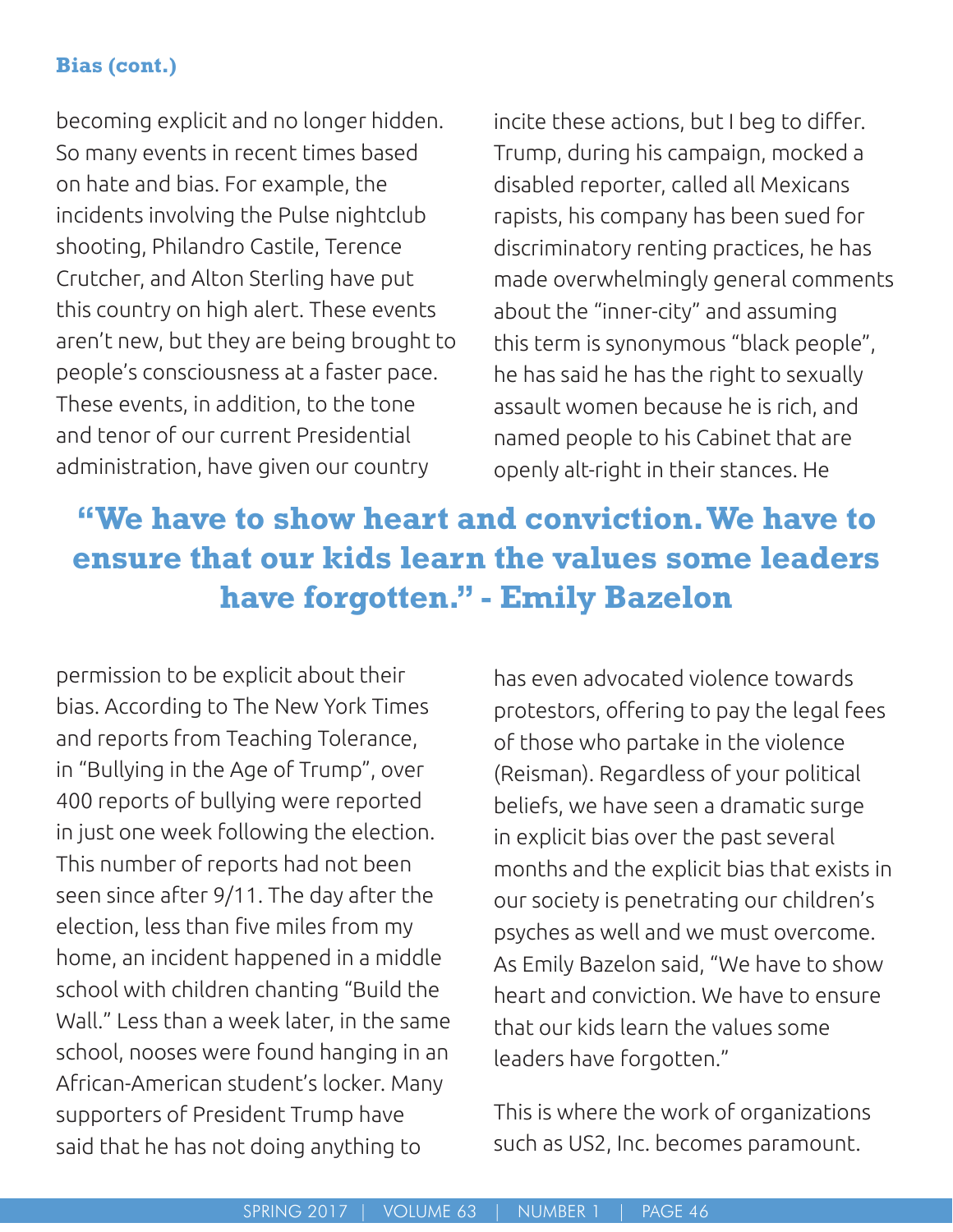The premise of US2, Inc. is to Understand Self in order to Unite Society.

We must recognize our own internal/ implicit bias and work through the necessary components in order to unite society and reduce the hatred that is growing at an exponential rate. It is imperative to the relationships and interactions we have everyday. Not just with our students and co-workers, but with the person at the coffee shop, our signifcant other, our families and neighbors. We must share our stories and speak from the heart to help others recognize the impact of our thoughts and perceptions of the world.

### **REFERENCES**

Bazelon, Emily, *The New York Times,* "Bullying in the Age of Trump" **http:// www.nytimes.com/2016/11/16/ opinion/bullying-in-the-age-oftrump.html**

Flannery, Mary Ellen, *"When Implicit Bias Shapes Teacher Expectations"* **http:// neatoday.org/2015/09/09/whenimplicit-bias-shapes-teacherexpectations/**

Long, Cindy, *"The Far-Reaching Impacts of Implicit Bias in the Classroom"* **http:// neatoday.org/2016/01/26/implicitbias-in-the-classroom/**

McIntosh, Peggy, *"White Privilege: Unpacking the Invisible Knapsack"* **http://corr.peacefuluprising. org/sites/default/fles/ attachments/2012-02/unpacking\_ the\_invisible\_knapsack.pdf**

## Perception Institute **https://perception. org/research/implicit-bias/**

Reisman, Sam, *"Trump Tells Crowd to 'Knock the Crap Out' of Protestors, Ofers to Pay Legal Fees"* **http://www. mediaite.com/online/trump-tellscrowd-to-knock-the-crap-out-of**protesters-offers-to-pay-legal**fees/**

US2, Inc. **http://us2us.weebly.com**

*Megan Fuciarelli serves as the Executive Director and Principal Consultant of US2, Inc., a consulting agency focused on social justice and educational equity. Before becoming a consultant, Megan served as a classroom teacher, Spanish teacher, bilingual reading specialist, assistant principal, principal, director of curriculum/ELL, and assistant superintendent. She obtained a BS in*